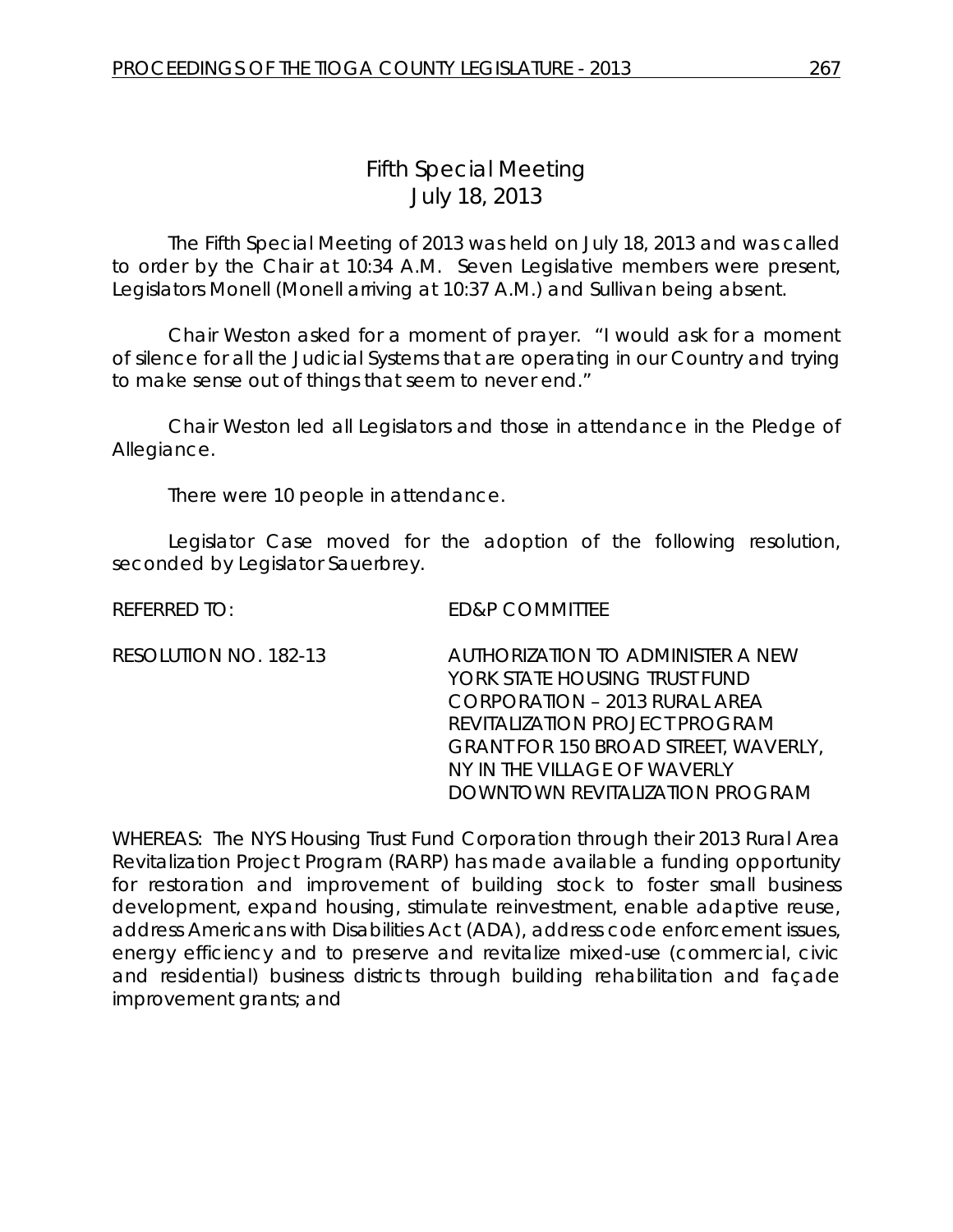WHEREAS: The RARP Program criteria only allows not for profit community based organizations to be eligible applicants, the Tioga County Local Development Corporation (TCLDC) is submitting the grant application and if awarded will transfer administration via a memorandum of understanding of said grant to Tioga County Economic Development and Planning (TCEDP) to act as a Local Program Administrator (LPA); and

WHEREAS: The Tioga County Tourism Study (2004) recommends that our revitalization efforts follow the National Trust's Main Street Center 4-point Approach, one of which is – Design: Enhancing the historic commercial district's physical appearance through building rehabilitation, compatible new construction, public improvements and design management systems; and

WHEREAS: The Village of Waverly has continually envisioned this revitalization of their "main street" downtown area to be kept historically sensitive, as is stated in both their 1981 Comprehensive Development Plan and the more recent 2005 Downtown Action Plan. Subsequently, Village of Waverly officials partnered with residents, the New York Community Action Team, the Community and Rural (Regional) Development Institute at Cornell University and New York Main Street Alliance to bring that Downtown Action Plan to life. This RARP grant will be the next effort to address these plans regarding downtown revitalization goals; and

WHEREAS: Tioga County approved resolutions for the 2010, 2011 AND 2012 NYMS Program for the Village of Owego and Village of Nichols in which similar programs were approved; and

WHEREAS: The Village of Waverly approved a resolution in support of this application to the 2013 RARP Program by Tioga County and is desirous of TDLDC to submit application and subsequently have TCEDP conduct the administration of this grant for them; and

WHEREAS: The property owner of 150 Broad Street in the Village of Waverly downtown business district target area has expressed an interest in utilizing this funding to make building improvements; and

WHEREAS: This grant source requires applicants to administer and ensure successful completion of all assisted projects by evaluating and assuring compliance with all local, state and federal laws and regulations, and allows up to a 7.5% administrative fee as administrative revenue for providing such services; and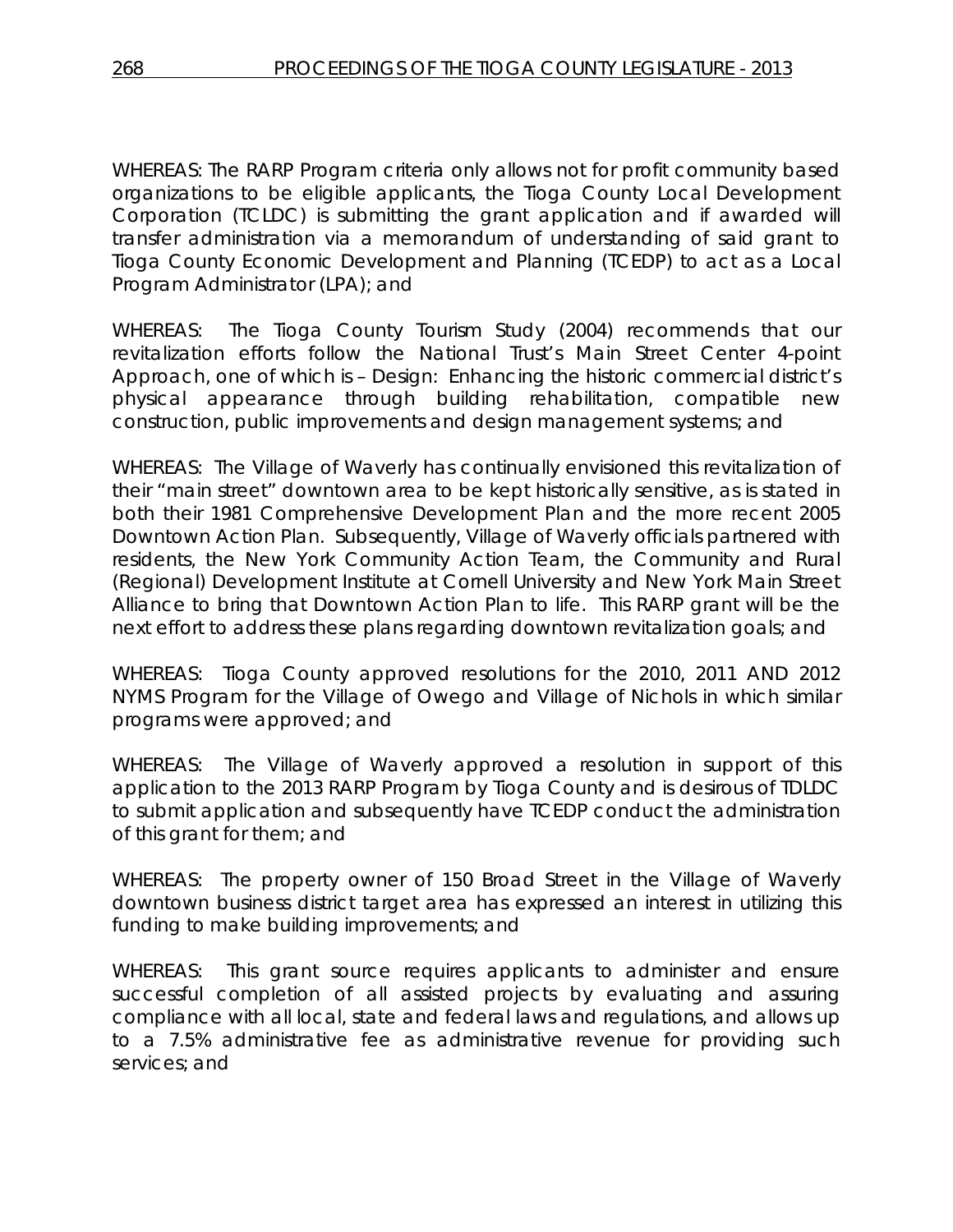WHEREAS: The RARP Program grant application will be submitted by the TCLDC for a total of up to \$150,000 for building renovations and façade improvements with 25% cash match provided by property owners, plus TCEDP will receive revenue for staff time to provide administrative services, therefore be it

RESOLVED: That the Tioga County Legislature hereby authorizes administration via a memorandum of understanding of said grant from New York State Housing Trust Fund, RARP Program in the amount of up to \$150,000 with cash match provided by property owners with up to 7.5% in administrative revenue to be received for providing such services.

## ROLL CALL VOTE

Yes – Legislators Weston, Roberts, Sauerbrey, Standinger, Case, Hollenbeck, and Huttleston.

No – None.

Absent – Legislator Monell and Sullivan.

RESOLUTION ADOPTED.

Legislator Hollenbeck moved for the adoption of the following resolution, seconded by Legislator Case.

REFERRED TO: INFORMATION TECHNOLOGY COMMITTEE

RESOLUTION NO. 183–13 *AUTHORIZE CONTRACT WITH FINGER LAKES TECHNOLOGIES GROUP INC. FOR NETWORK INFRASTRUCTURE INITIATIVE*

WHEREAS: Information Technology solicited Requests for Proposals (RFPs) for a Network Infrastructure Initiative to reconfigure and upgrade the County's network infrastructure; and

WHEREAS: The selection committee has recommended Finger Lakes Technologies Group Inc. (Finger Lakes) as the Vendor for the Network Infrastructure Initiative; and

WHEREAS: The Information Technology Committee has reviewed the recommendation and agrees with the selection committee's recommendation of Finger Lakes as Vendor for the Network Infrastructure Initiative; therefore be it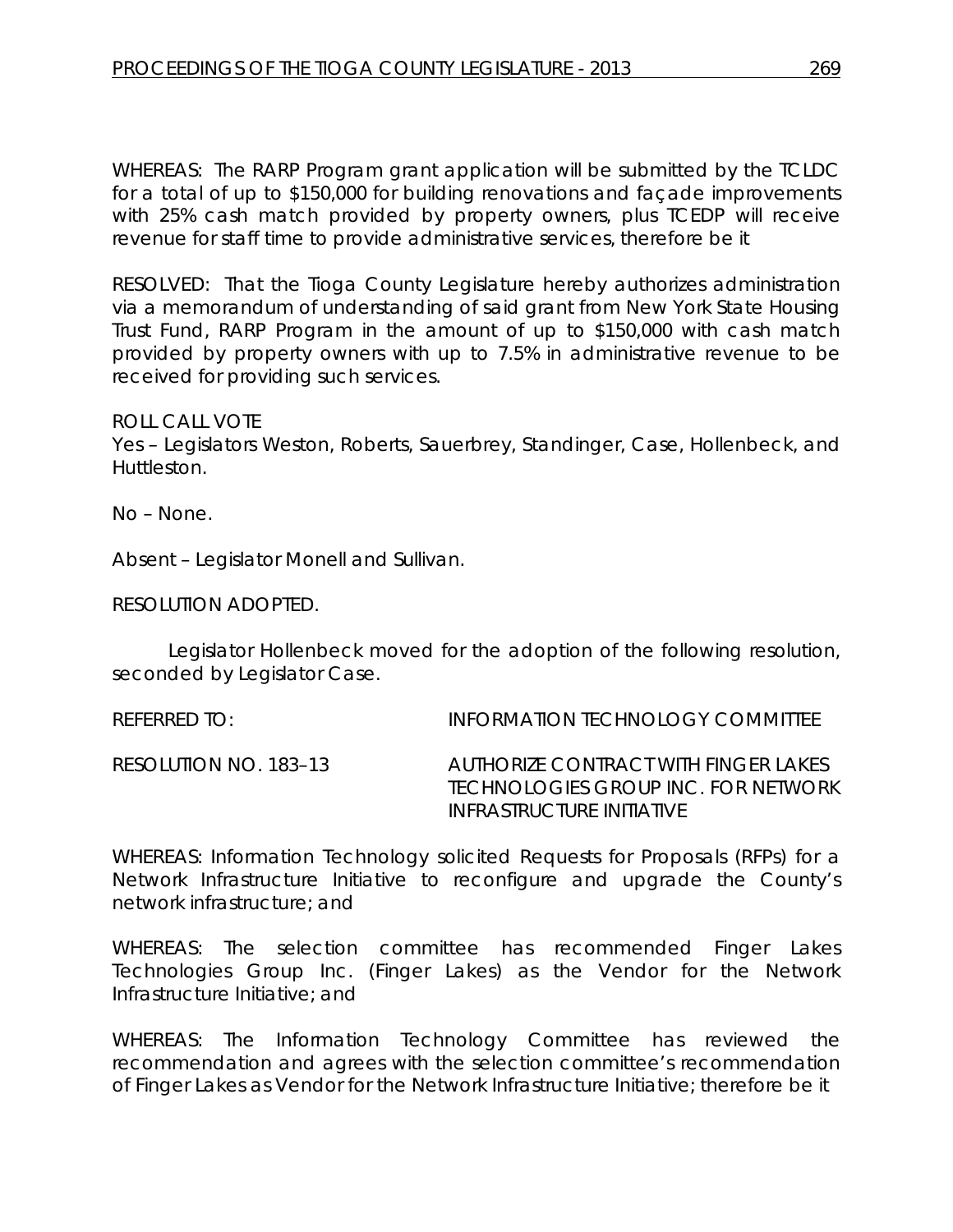RESOLVED: That the Tioga County Legislature authorizes the Chair of the Legislature, upon approval of the County Attorney, to sign a contract with Finger Lakes to provide the services outlined in the proposal and contract for total fees as set forth in said proposal and contract.

ROLL CALL VOTE

Yes – Legislators Weston, Roberts, Sauerbrey, Standinger, Case, Hollenbeck, and Huttleston.

No – None.

Absent – Legislator Monell and Sullivan.

RESOLUTION ADOPTED.

Legislator Monell arrived at 10:37 A.M.

Legislator Roberts moved for the adoption of the following resolution, seconded by Legislator Standinger.

REFERRED TO: PUBLIC WORKS COMMITTEE

RESOLUTION NO. 184-13 *AUTHORIZE TIOGA COUNTY MATERIALS RECOVERY MANAGER TO APPLY FOR A REGIONAL ECONOMIC DEVELOPMENT COUNCIL OF THE SOUTHERN TIER GRANT FOR A TIME-FILLED COMPRESSED NATURAL GAS (CNG) FUELING STATION AND THREE CNG PICKUP TRUCKS*

WHEREAS: The Regional Economic Development Council has announced the availability of up to \$30 million through the Cleaner Greener Communities Program, Strategy 3: Sustainability Projects; and

WHEREAS: Tioga County Department of Public Works has a few old trucks that are in need of replacement; and

WHEREAS: Replacing three trucks with dedicated CNG would reduce greenhouse gas (GHG) emissions and reduce future fuel costs; and

WHEREAS: The grant will pay 75 percent of the cost of the time-filled CNG fueling station and conversion kits for the new trucks; and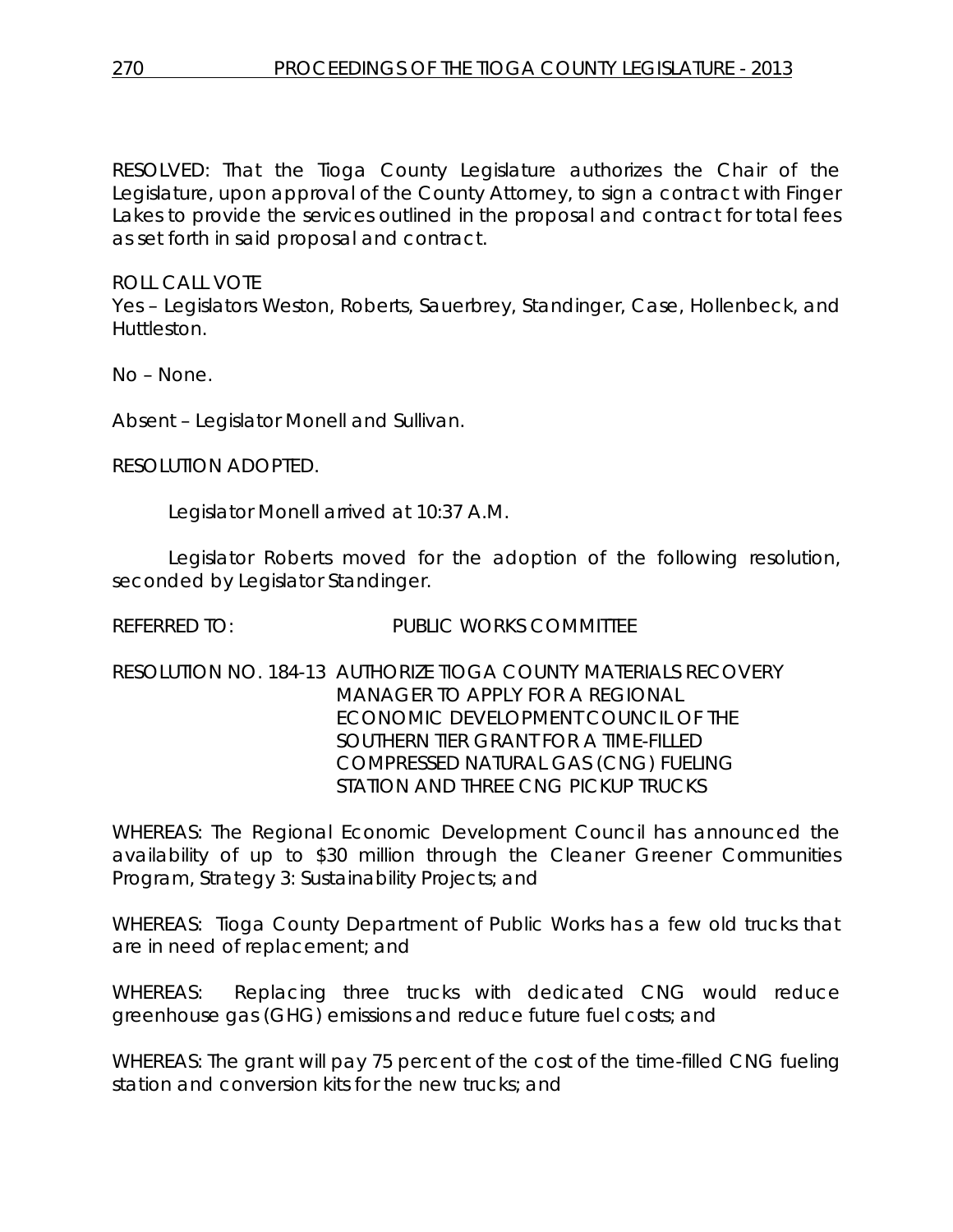WHEREAS: Tioga County will be responsible for the cost of the new trucks plus 25 percent of the cost of the time-filled CNG fueling station and conversion kits for the new trucks; therefore be it

RESOLVED: That the Tioga County Legislature authorizes the Materials Recovery Manager to apply and administer the said grant; and be it further

RESOLVED: That the Chair of the Tioga County Legislature is authorized to execute any other documents, upon approval of the County Attorney, that may be required in the future to obtain the aforesaid grant monies for Tioga County.

## ROLL CALL VOTE

Yes – Legislators Weston, Roberts, Sauerbrey, Standinger, Case, Hollenbeck, Huttleston and Monell.

No – None.

Absent – Legislator Sullivan.

RESOLUTION ADOPTED.

Legislator Roberts moved for the adoption of the following resolution, seconded by Legislator Standinger.

REFERRED TO: PUBLIC WORKS COMMITTEE

RESOLUTION NO. 185-13 *AUTHORIZE TIOGA COUNTY MATERIALS RECOVERY MANAGER TO APPLY FOR A REGIONAL ECONOMIC DEVELOPMENT COUNCIL OF THE SOUTHERN TIER GRANT FOR THREE ELECTRIC CHARGING STATIONS AND THREE ELECTRIC VEHICLES*

WHEREAS: The Regional Economic Development Council has announced the availability of up to \$30 million through the Cleaner Greener Communities Program, Strategy 3: Sustainability Projects; and

WHEREAS: Tioga County has a few old passenger vehicles that are in need of replacement; and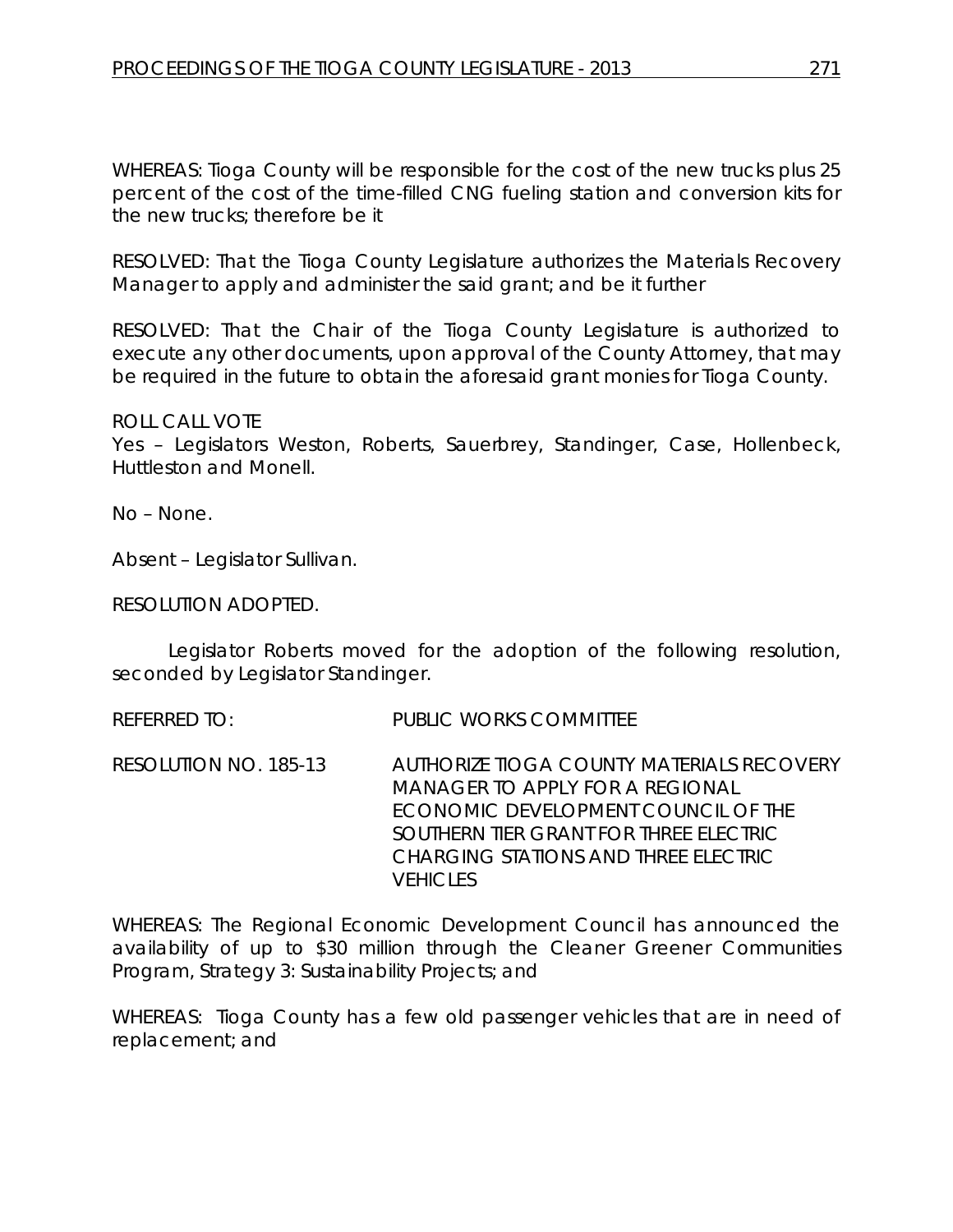WHEREAS: Replacing three passenger vehicles with electric vehicles would reduce greenhouse gas (GHG) emissions and greatly reduce future fuel costs; and

WHEREAS: The grant will pay 75 percent of the cost of the three electric charging stations and the three passenger vehicles; therefore be it

RESOLVED: That the Tioga County Legislature authorizes the Materials Recovery Manager to apply and administer the said grant; and be it further

RESOLVED: That the Chair of the Tioga County Legislature is authorized to execute any other documents, upon approval of the County Attorney that may be required in the future to obtain the aforesaid grant monies for Tioga County.

ROLL CALL VOTE Yes – Legislators Weston, Sauerbrey, Standinger, Case, Hollenbeck, Huttleston and Monell.

No – Legislator Roberts.

Absent – Legislator Sullivan.

RESOLUTION ADOPTED.

Legislator Roberts moved for the adoption of the following resolution, seconded by Legislator Case.

REFERRED TO: PUBLIC WORKS COMMITTEE

RESOLUTION NO. 186-13 *AUTHORIZE TIOGA COUNTY MATERIALS RECOVERY MANAGER TO APPLY FOR A REGIONAL ECONOMIC DEVELOPMENT COUNCIL GRANT FOR A CONSTRUCTION AND DEMOLITION (C&D) RECYCLING FACILITY*

WHEREAS: The Regional Economic Development Council has announced the availability of up to \$30 million through the Cleaner Greener Communities Program, Strategy 3: Sustainability Projects; and

WHEREAS: There are no Construction and Demolition (C&D) Recycling Facilities within the Southern Tier; and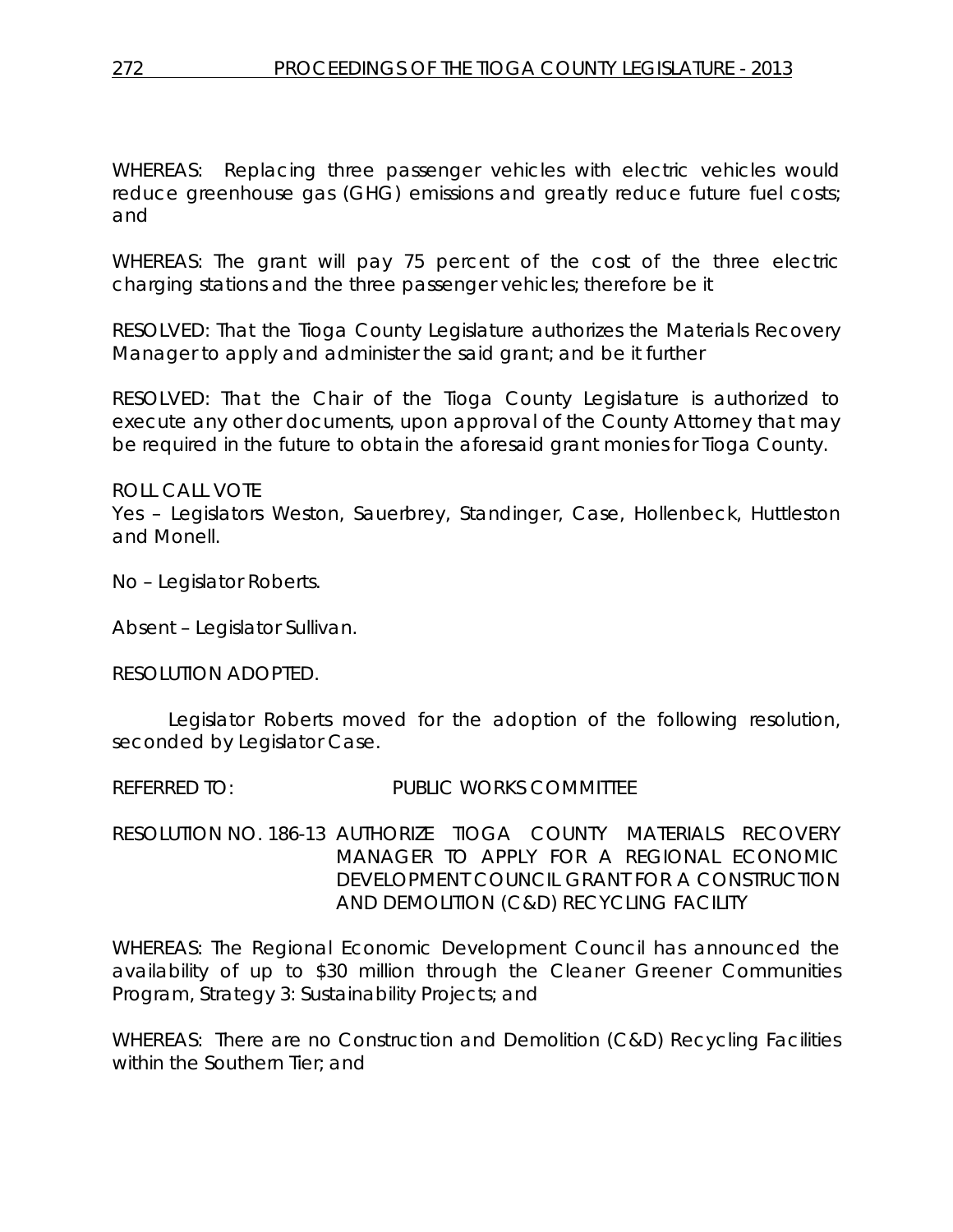WHEREAS: Taylor Garbage, Inc. would like to have a C&D Recycling Facility designed and installed at their site in Apalachin; and

WHEREAS: A C&D Recycling Facility would:

- increase diversion of C&D waste from 25% to 75%
- divert 2,876 tons of solid waste from landfills
- reduce green house gases (GHG) by 3,089 metric tons per year
- create spin-off opportunities such as a biomass brick/wood pellets processor and a compost facility
- creation of up to 5 new jobs with benefits
- increase in tax base; and

WHEREAS: Taylor Garbage would own, operate and pay all local shared costs related to receiving the said grant; therefore be it

RESOLVED: That the Tioga County Legislature authorizes the Materials Recovery Manager to apply and administer the said grant.

ROLL CALL VOTE

Yes – Legislators Weston, Roberts, Sauerbrey, Standinger, Case, Hollenbeck, Huttleston and Monell.

No – None.

Absent – Legislator Sullivan.

RESOLUTION ADOPTED.

Legislator Roberts moved for the adoption of the following resolution, seconded by Legislator Case.

REFERRED TO: PUBLIC WORKS COMMITTEE

RESOLUTION NO. 187-13 *AUTHORIZE TIOGA COUNTY COMMISSIONER OF PUBLIC WORKS TO APPLY FOR A REGIONAL ECONOMIC DEVELOPMENT COUNCIL OF THE SOUTHERN TIER GRANT TO STUDY AN INTERCHANGE FOR TIOGA DOWNS AND ROUTE 17 WITH COUNTY MATCHING FUNDS OF \$7,500*